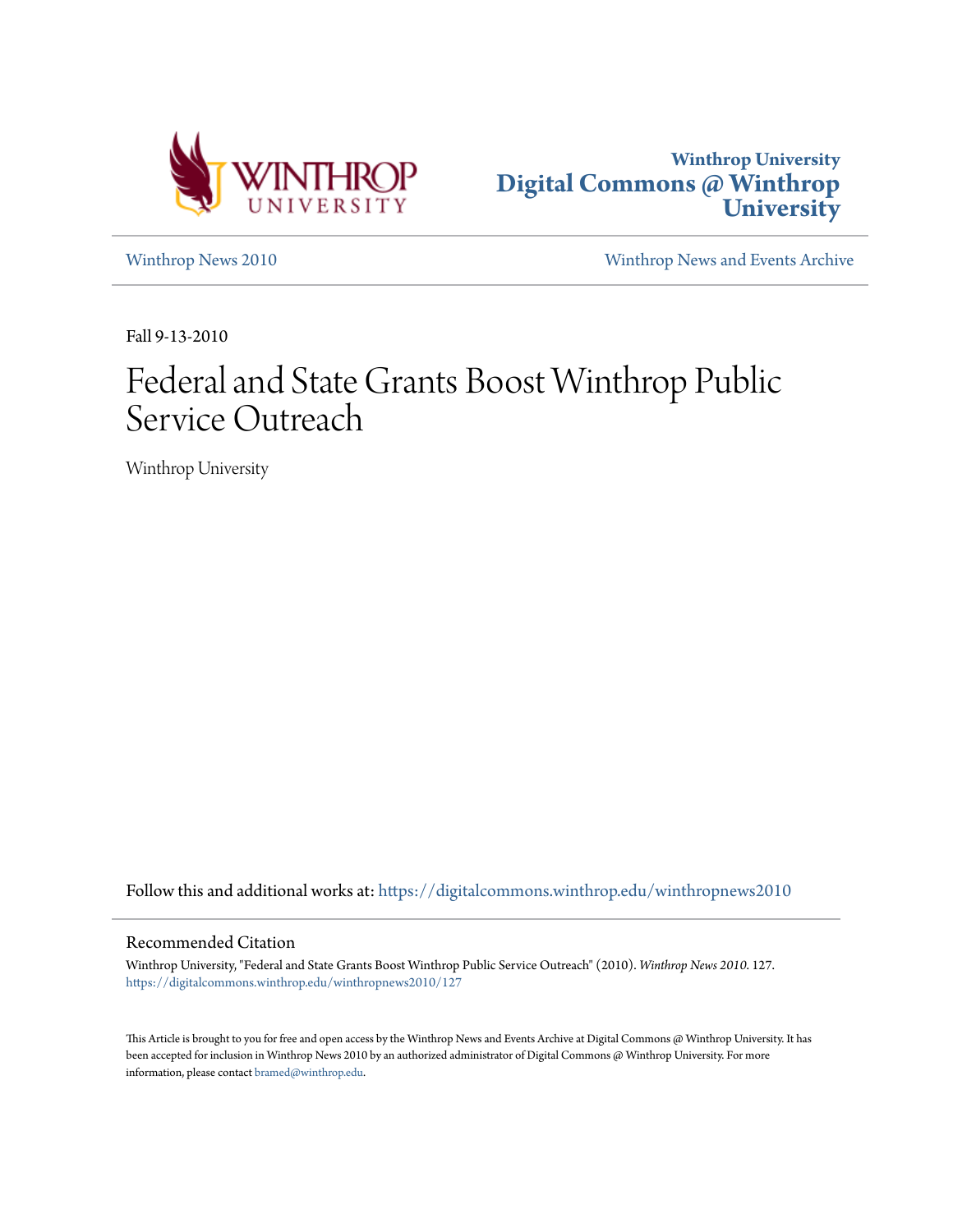All News

Archives

RSS News Feeds

Winthrop in the News

# 09/13/2010 **Federal and State Grants Boost Winthrop Public Service Outreach**

## **Quick Facts**

**ABOUT ADMISSIONS & AID ACADEMICS STUDENT LIFE ATHLETICS GIVING**

WINTHRC

UNIVERSITY

During fiscal year 2009-10, Winthrop brought in \$16.6 million in grants.

So far this academic year, another \$9.5 million in grants has been received.

ROCK HILL, S.C. - Winthrop University faculty and staff are off to a solid start in winning state and federal grant support this academic year, after having logged one of their most successful years ever in 2009-10.

During fiscal year 2009-10, Winthrop brought in \$16.6 million in grants, as well as another \$9.5 million in July and August. The number of grants has remained constant at around 37, but the dollar amounts have been substantially higher compared to the past four years.

Jennie Rakestraw

"This accomplishment speaks to the dedication of our faculty and staff to public service," **President Anthony DiGiorgio** said, "as well as the entrepreneurial spirit they have brought to these challenging economic times."

While grant funds don't replace state operating support for the institution, they do help support some of the special public service work that is also a part of Winthrop's mission.

The Richard W. Riley College of Education has won two major grants to help with teacher quality and for school leadership training, including in some of the most economically challenged parts of South Carolina.

The College of Arts and Sciences and College of Education also received a grant from the National Science Foundation to fund a scholarship program to recruit and prepare much needed math and science teachers. Faculty members within the colleges of arts and sciences, visual and performing arts, and business play a crucial role in these grants, said **Jennie Rakestraw**, dean of the education college.

"These grants are allowing us … to be very innovative, forward thinking and leading the way at both state and national levels," Rakestraw said. "We are the only South Carolina university to receive a Teacher Quality Partner grant and a School Leadership grant.

"The U.S. Department of Education saw that our proposal would have an impact in rural, high poverty areas of South Carolina," Rakestraw said.

Some of this year's grants are renewals, such as the TRiO Student Support Services, which was renewed with a three-percent increase. Started in 2005, that program has been again funded to serve 160 students to ensure the academic success of low-income, first generation students and disabled program participants.

Winthrop will receive \$238,496 per year for a five-year grant cycle and cobbled together matching money from the Foundation Board, the Alumni Association and University College, according to **Rose Gray**, TRiO program director.